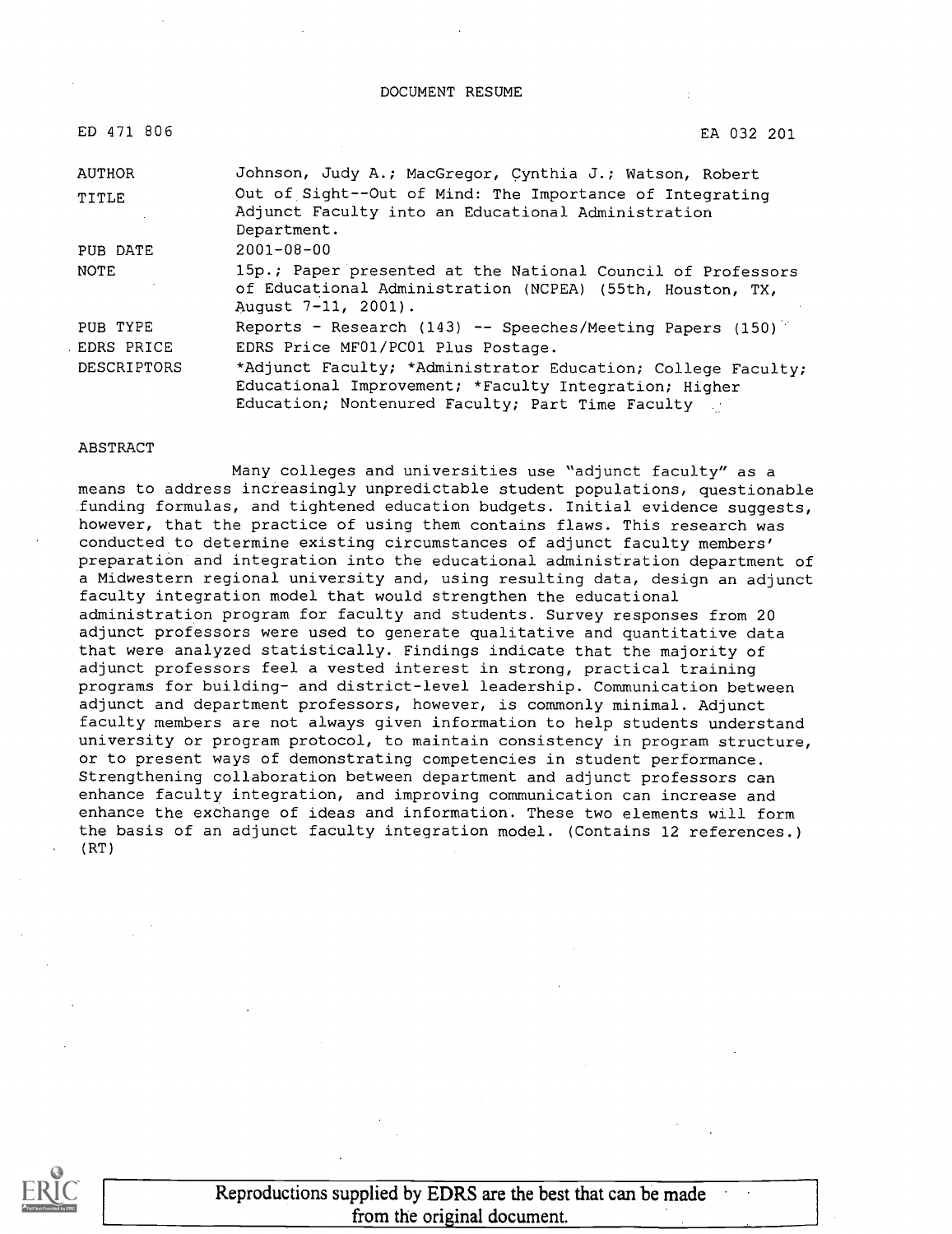## Out of Sight - Out of Mind: The Importance of Integrating Adjunct Faculty into an Educational Administration Department

Paper Presentation

## Presented at: National Council of Professors of Educational Administration (NCPEA) August, 2001

U.S. DEPARTMENT OF EDUCATION Office of Educational Research and Improvement EDUCATIONAL RESOURCES INFORMATION

CENTER (ERIC) This document has been reproduced as received from the person or organization originating it.

Minor changes have been made to improve reproduction quality.

o Points of view or opinions stated in this document do not necessarily represent official OERI position or policy.

### Presented by:

Judy A. Johnson Assistant Professor Sam Houston State University

Cynthia J. MacGregor Assistant Professor Southwest Missouri State University

Robert Watson Assistant Professor Southwest Missouri State University PERMISSION TO REPRODUCEAND DISSEMINATE THIS MATERIAL HAS BEEN GRANTED BY

TO THE EDUCATIONAL RESOURCES **1** I<sup>NFORMATION CENTER (ERIC)</sub></sup>

 $c\in A$   $032201$ 

# BEST COPY AVAILABLE

 $\mathcal{Z}$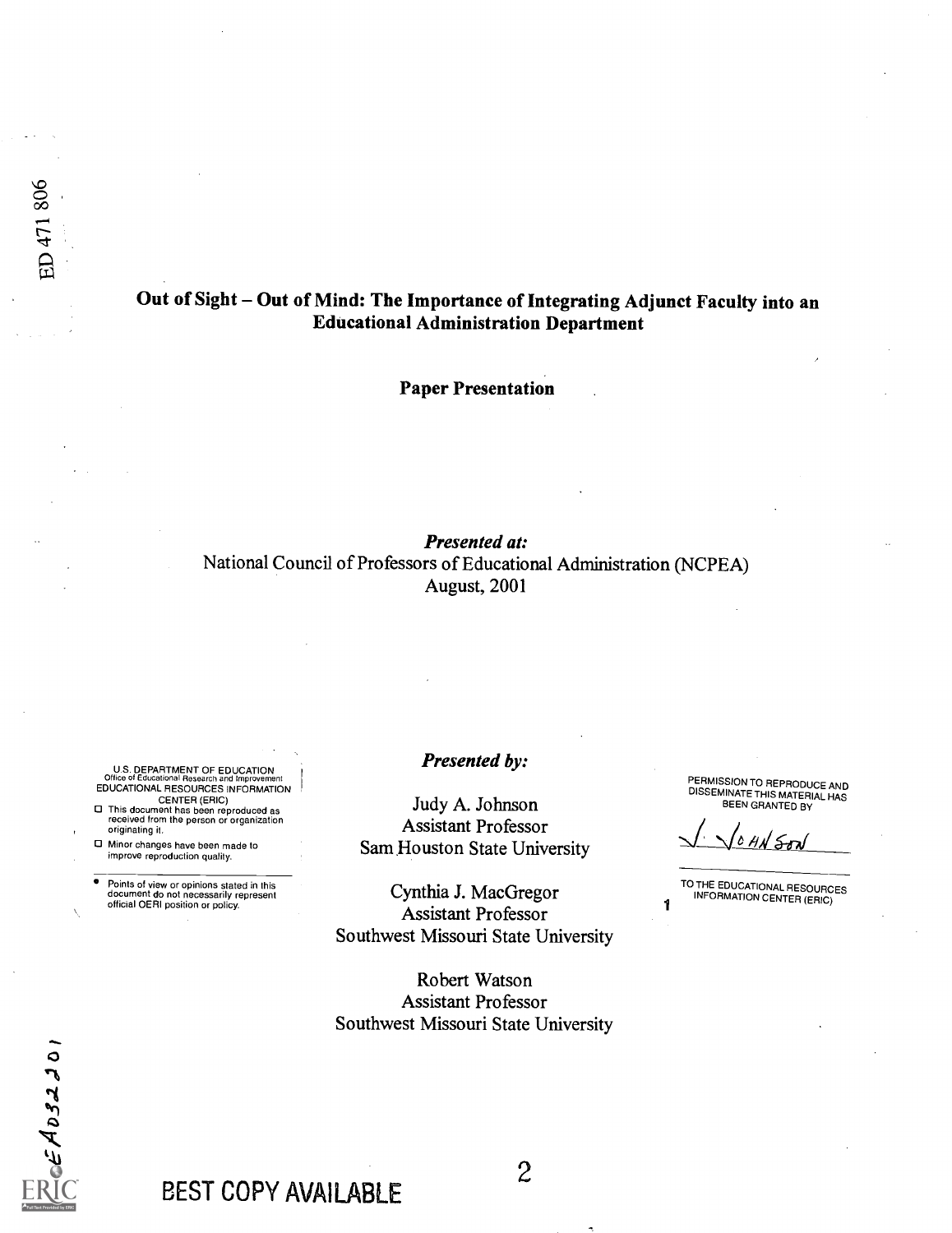## Out of Sight  $-$  Out of Mind

The Importance of Integrating Adjunct Faculty Into an Educational Administration Department

### Introduction

Attempting to address increasingly unpredictable student populations, questionable funding formulas, and tightened education budgets, across the national many colleges and universities have increased the use of the nonpermanent, or per course, faculty members. Based upon anecdotal data of students, colleagues, part-time professors, and the researchers, questions have been raised regarding effective implementation of 'adjunct faculty'. The initial evidence seemed to suggest that the 'adjunct faculty' concept was somewhat flawed in its label. Rather than 'adjunct faculty' as a title, the label should have read 'adjunct' meaning `extra' not really a part of, but used to fill-in when needed. The incidents encountered by many of the practitioner-professors were truly the 'out-of-sight – out-of-mind' experience. It seemed that after being notified that they would be teaching for the department or program, they were often then 'left on their own' with little or no additional information or contact. Furthermore, incidents of students who had not received or were not aware of procedural issues and specific information often related the views that the "professor did not provide that information". Upon further investigation, the student had typically taken the course/courses `off-campus' and had instruction from a part-time instructor, or 'adjunct faculty member'. This was not to say the practitioner-professors were at fault; rather, it emphasized the concern that both the adjunct faculty and students were not receiving adequate information nor



1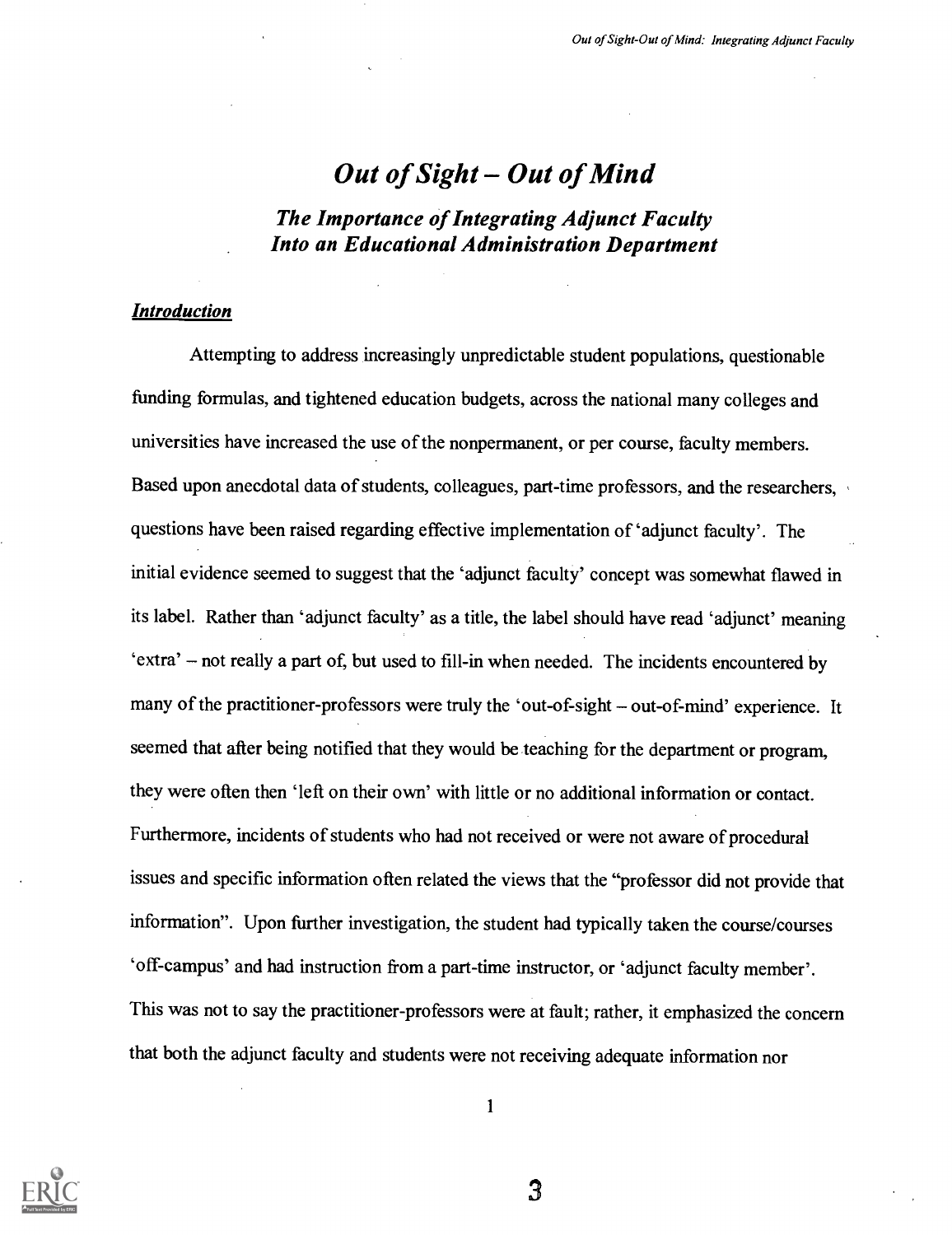complete information. Based on these experiences, initial review of the literature, and informal interviews, the determination of need for further researchwas confirmed.

## Summary Review of the Literature

Initial review of the literature identified several areas of possible investigation on the topic of the adjunct professorship. Statistical evidence suggested that the use of the "practitioner-professor" might be as high as 65% in some institutions and/or programs. Concurrent with the significantly increased practice of employing practitioners as "adjunct faculty", program continuity and coherence have become increasingly important. This is emphasized by students' dependence upon the practitioner-faculty members for contemporary knowledge from the career field as well as for pertinent information dissemination regarding university, departmental, and programmatic protocols. These demands were emphasized as many state and national accreditation processes have increased the demand for and use of performance-based assessment measures requiring extensive preparation.

The situation in which the practitioner-professor often found him/herself can be summarized in a statement by Tuckerman and Pickerill (1988) which referenced the academic part-timer as generally having only marginal status with permanent faculty and programs, while having full status and expectation with students. Issues affecting adjunct faculty members ranged from lack of office space, provision of materials and/or supplies, participation in planning or governance issues, as well as the lack of physical proximity to the formal departmental structure (Rhoades, 1996). Student demands of the practitionerprofessor, however, were similar to that of the traditional faculty member with the expectation that the instructor (adjunct or full-time) would have accurate information regarding departmental and university protocol, expectations, and certification



2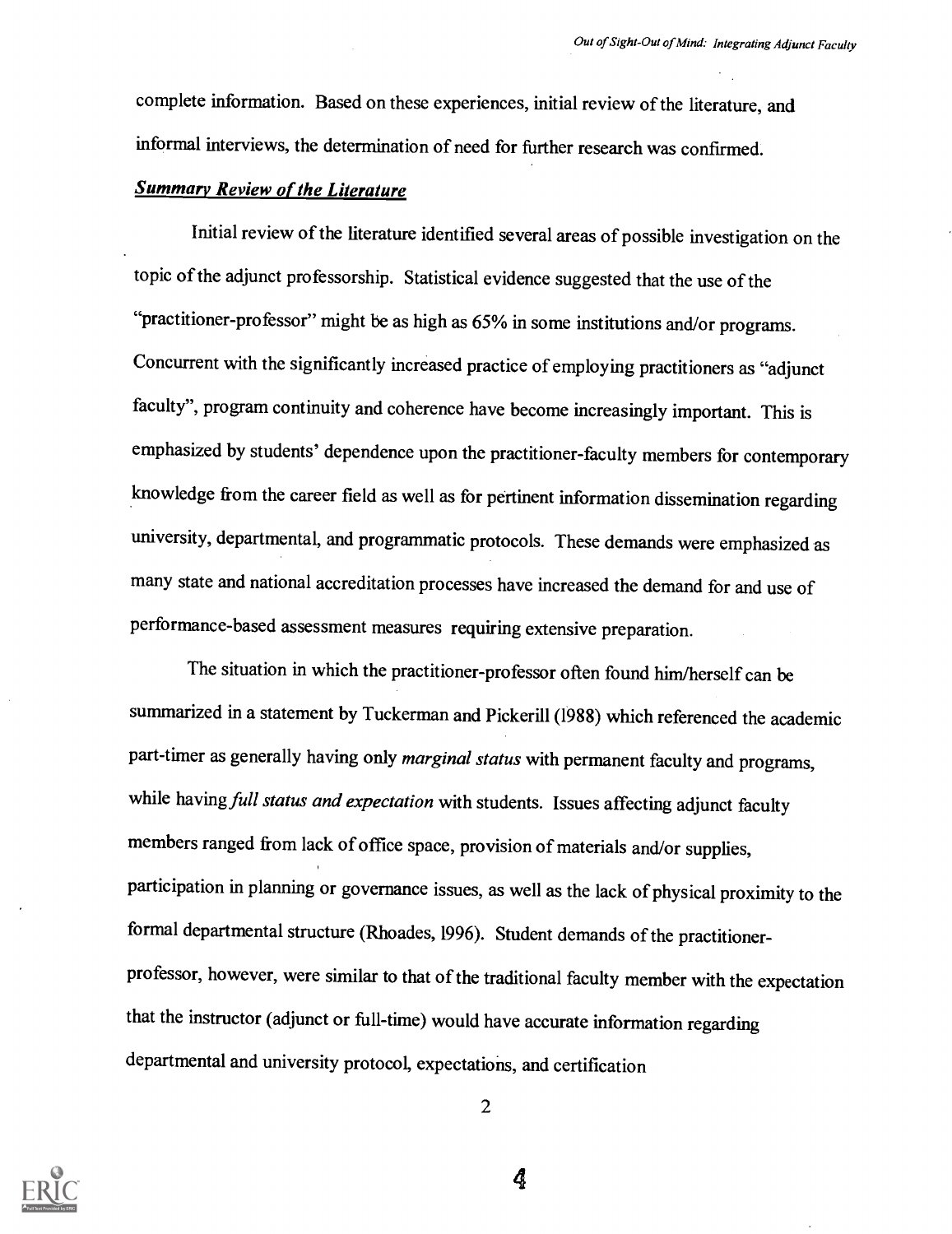processes. The practical knowledge base required to competently 'do the job' must be integrated with the theoretical knowledge base upon which the students will often be assessed.

Adjunct faculty members are often employed with little or no lead time for course preparation. This obviously creates a less than optimum situation for achieving appropriate interaction with colleagues regarding curriculum, current changes in program, etc. Part-time faculty have often been referenced as 'itinerant laborers' who move on when enrollment declines or are called in when enrollment increases unexpectedly. This disconnectedness, inherent in the part-time position, produces its own set of problems as referenced previously. The employment practices of hiring practitioners with terminal degrees is often challenging, especially for the modicum of salary ranging from \$900 to \$2500 per course offered to most adjunct faculty members (Avakian, 1995). Likewise, part-time faculty members are typically hired with little or no input from departmental faculty which generates concern over program deterioration and lack of involvement in the establishment of academic standards (Centra, 1979; Mayhew, Ford, & Hubbard, 1990; Rhoades, 1996).

Additional barriers affecting adjunct professors were noted as time and distance. The logistics of full-time employment, geographical location, and psychological separation, would affect the interaction of part-time faculty with the supporting institution/program (Huffman, 1997). According to Huffinan (1997) the perception was that students receiving instruction in the off-campus format were not always covering the same course objectives typically delivered in on-campus courses. These students were in danger, therefore, of being unable to respond effectively on comprehensive examinations as well as certification assessments noted previously. This is particularly important in states which have accepted as their licensure tool



3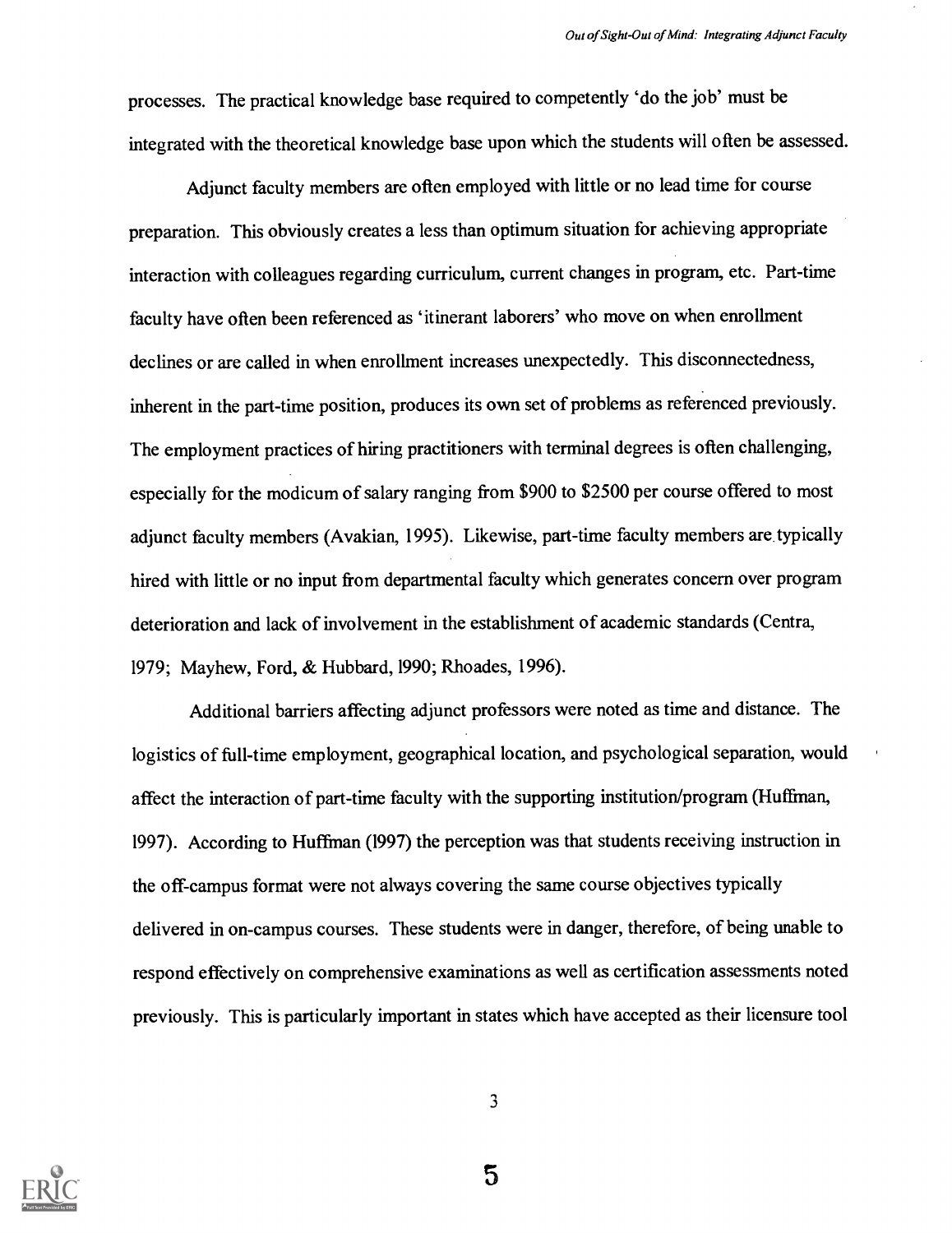the School Leaders Licensure Assessment (formally known as the ISSLC examination). This certification tool emphasizes problem-based evaluation in a performance arena. To further substantiate the premise that quality education is best served in programs characterized by continuity and coherence, statements emanating from the Conference on the Growing Use of Part-time and Adjunct Faculty (1997) suggested that traditional faculty "keep abreast of developments in their field by reading current literature, talking with colleagues, and participating in professional conferences" (p. 3). Obviously, the practitioner-professor does likewise, but the activities will differ as the traditional faculty member is totally focused on the training program while the part-time professor has additional duties and responsibilities which will, of course, deviate from just the formal training program.

Burger (1999) emphasized the urgent need for university and practitioner alignment to address the deepening shortage of school leaders. There is little doubt (Burger, 1999) that the integration of practical knowledge tied to theoretical constructs builds a much stronger program for the transitioning demands of educational leadership. The need for, and appreciation of, adjunct faculty members is not in doubt. Rather, the consistent awareness of their needs, their integration into departmental activities and the total program are typically not being implemented. Indeed, it does not appear that need for remedy of these issues has even been clearly identified nor addressed. To achieve this goal, the formal research procedure of review, analysis, revision, and implementation will be necessary.

#### Purpose of the Study

The purpose of this study was twofold. First, the investigation attempted to determine existing circumstances of adjunct faculty members' preparation and integration into the



4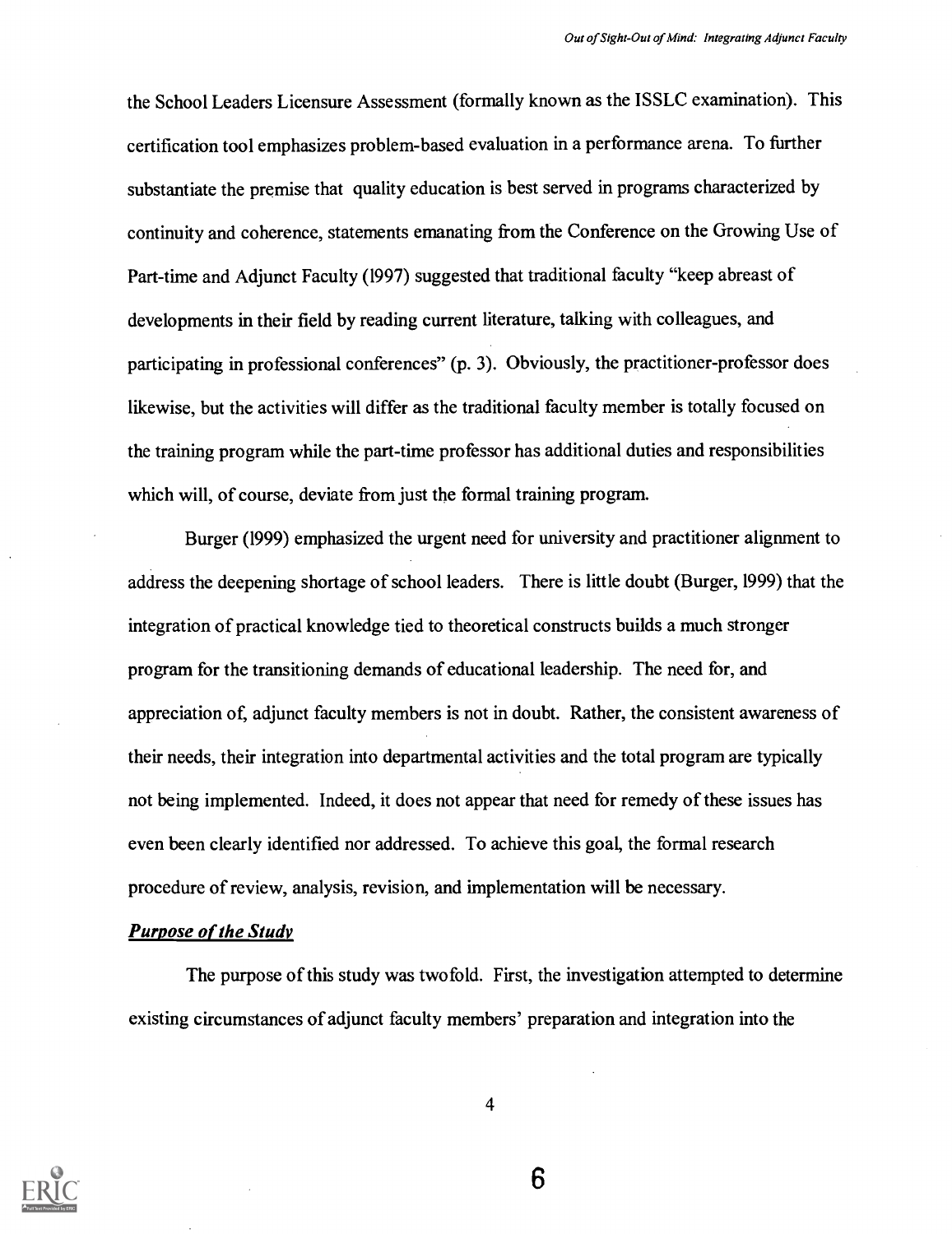Educational Administration Department of a Midwestern regional university. Second, the resulting data was used to design an Adjunct Faculty Integration model that would strengthen the total Educational Administration program for both faculty and students. Implications from this study are then anticipated to build further implementing a University-Practitioner Model for part-time and full-time faculty partnerships and internship programs.

#### Investigation Methodology

#### Investigation Design

Using a mixed design investigation, the study was conducted in two phases. The first piece of the investigation was used as the primary qualitative phase which served as the foundation piece for instrument development. The second phase was developed from the qualitative information and designed to provide the quantitative portion of the investigation. Based on preliminary research questions derived from the review of literature, a structured interview protocol was developed. Random selection of six adjunct professors with equal distribution of genders was completed, and personal interviews were conducted. The second phase of the study utilized an on-line survey which was disseminated via e-mail and the University Blackboard format.

### Data Analyses

Data analysis involved both qualitative and quantitative summaries as noted in the Conclusions and Implications section of the paper. Findings were reported using frequencies, percentages, and rank ordering with anecdotal results of particular interest noted.



5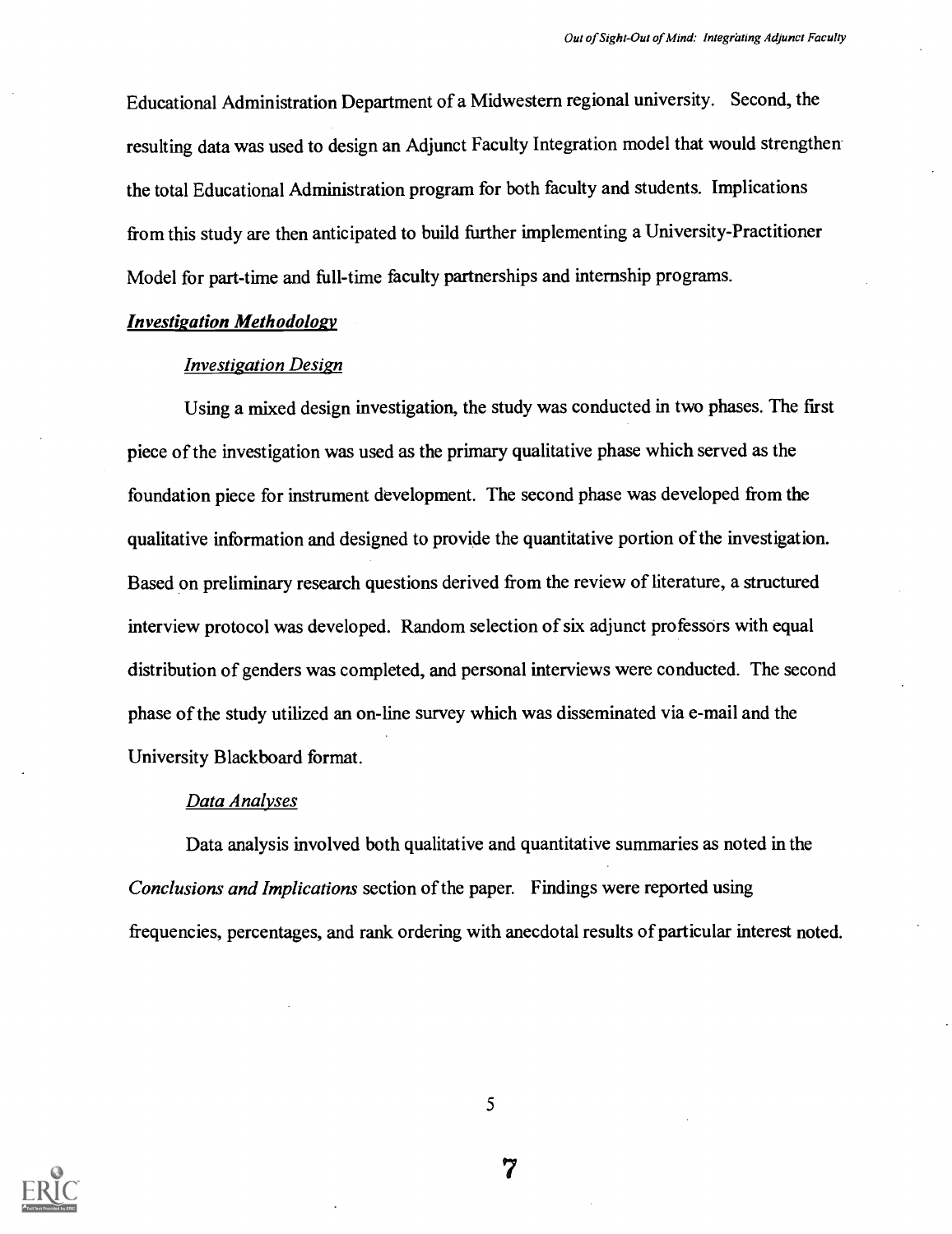#### **Participants**

Participants included twenty-seven adjunct faculty affiliated, past or present, with the department on or after the 1995 academic year. All adjunct faculty hold terminal degrees and are or have been practicing school leaders at the building or district level.

#### Data Collection

Data was collected during the spring and summer semesters, 2001. Multiple data sources were used with triangulation of the data specifically related to personal interviews and surveys. Research tools integrated scaled and non-scaled response items. These included eight open-ended response items and nine specific response items. Interviews were conducted with selected participants, taped recordings of the interview proceedings were transcribed with patterns and trends noted.

A total of twenty-seven adjunct professors were invited to participate in the investigation. Responses from twenty respondents provided a seventy-four percent (74%) return rate on the first participation request.

#### **Findings**

Chronback-alpha Reliability coefficients were derived using two subscales in the general areas of Orientation and Lack of Difficulties experienced as reported by the adjunct faculty respondents. In the area of *Orientation* to the program, department and University, that analysis indicated a coefficient rating of .8765. The Lack of Difficulties analysis referenced issues such as the teaching assignment, facilities, and materials. This coefficient rating was resulted at .7327. Completed analyses of the complete survey data were reported using frequencies, percentages, and rank ordering.

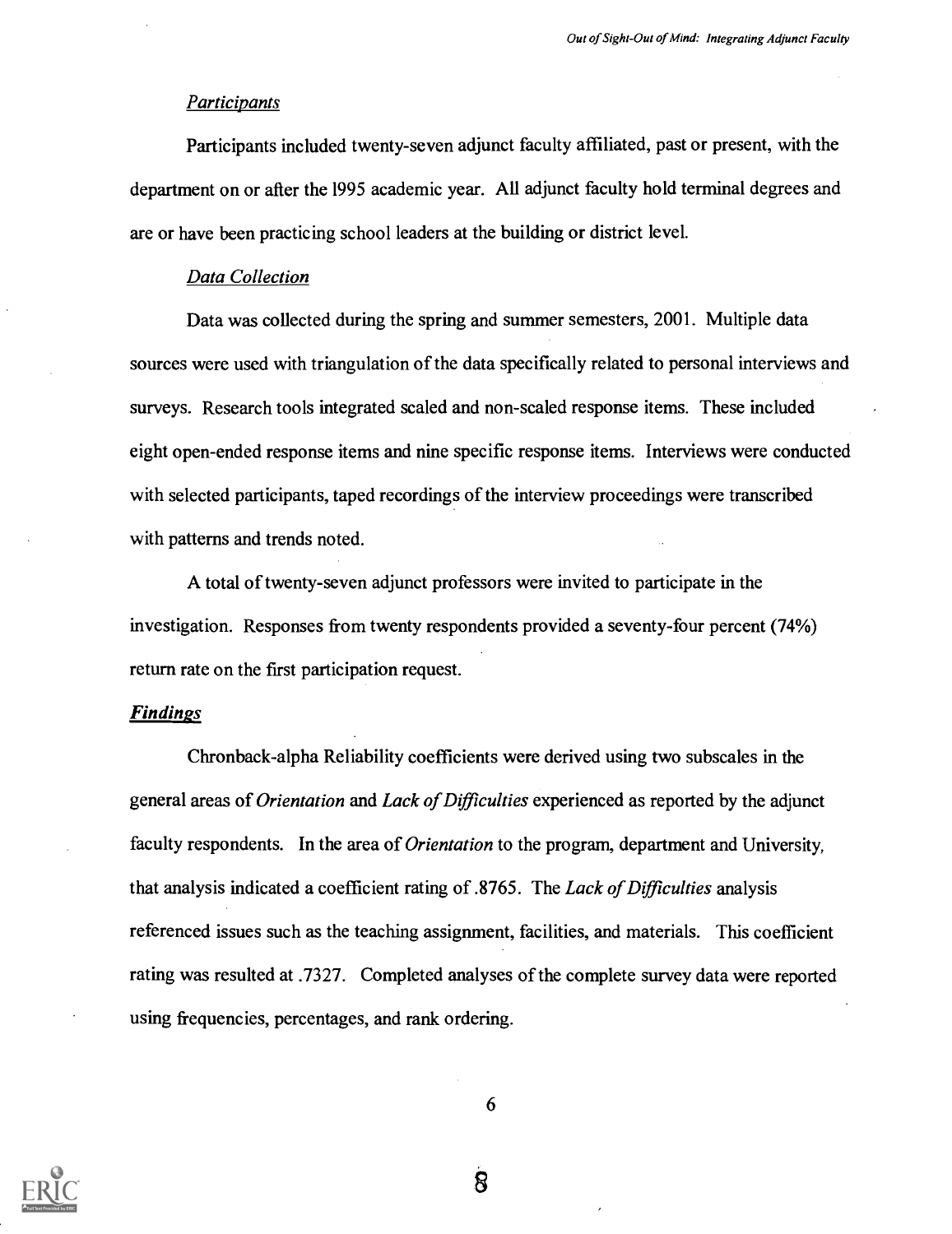General demographic data referenced initial involvement within the adjunct field, job expectations, and assignments. Eighty-five percent (85%) of the respondents indicated that they were contacted by the department head or department members as the means by which they became involved in part-time teaching at the University level. The purposes/reasons for becoming an adjunct professor are indicated in Table One below.

## Table One

| Presented in Rank Order by Mean Response                 |                      |          |  |  |  |
|----------------------------------------------------------|----------------------|----------|--|--|--|
| <b>Item</b>                                              | <b>Mean Response</b> | $\bm{N}$ |  |  |  |
| Help build future leaders                                | 1.80                 | 20       |  |  |  |
| Pass on experiential knowledge                           | 3.25                 | 20       |  |  |  |
| Grow as a school administrator                           | 4.31                 | 16       |  |  |  |
| Work with adult learners                                 | 4.47                 | 19       |  |  |  |
| Intellectual stimulation                                 | 4.68                 | 19       |  |  |  |
| Avenue for full-time employment                          | 5.00                 | 17       |  |  |  |
| Prospect for possible employees                          | 5.94                 | 17       |  |  |  |
| Social/professional connection<br>with full-time faculty | 7.24                 | 17       |  |  |  |
| Social/professional connection<br>with students          | 7.24                 | 7.24     |  |  |  |

Motivation for Teaching as Adjunct Professor

The educational administration department typically provides off-campus instruction at two distance sites. The geographical location of the practitioner-professors were, however, generally an on-campus assignment. Eighty percent (80%) of the part-time professors taught



7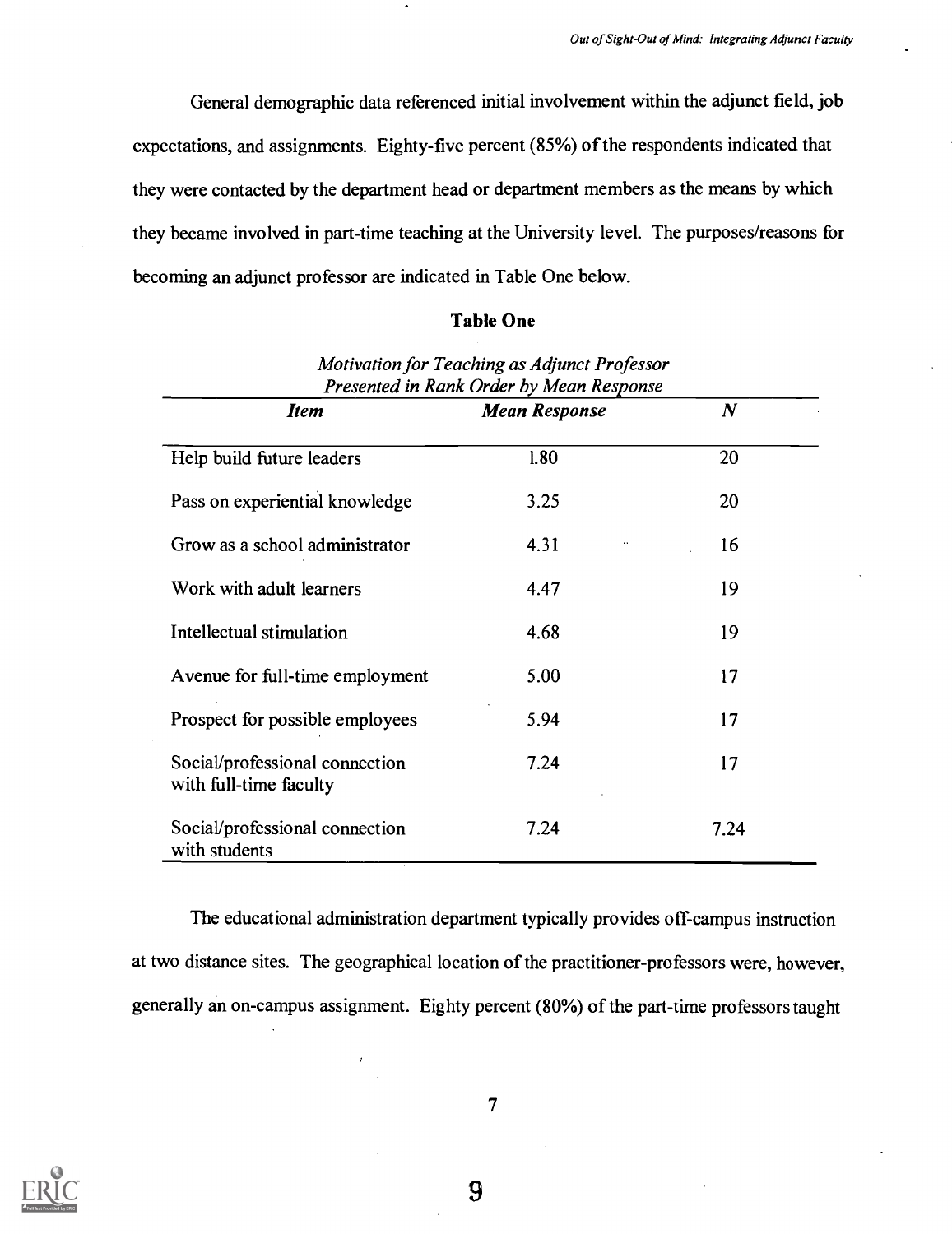on-campus with twenty-five percent (25%) and thirty-five percent (35%) teaching at off campus sites. The indicator 'other' was provided to encompass distance learning technologies as a descriptor. Courses taught by adjunct professors encompass the entire program offerings and range in number from one to more than five courses. Thirty-five percent of the respondents have taught at least one course, thirty-five percent at least two, ten percent three courses, ten percent four courses, and ten percent more than five courses in their tenure as part-time professors. The number of years of involvement with the department ranged from one to more than five with eighty percent of the respondents having taught three years or less. None of the adjuncts had taught four or five years, and twenty percent of the respondents had worked with the department for more than five years.

Notations of areas of concern and/or difficulty with the teaching assignment were identified as strands and patterns in the initial interview process and then listed in the on-line survey. The results of these measures are noted in Table Two

#### Table Two

|    | <b>Descriptor</b>                                                  | <b>Strongly</b><br><b>Disagree</b> | <b>Disagree</b> | $\bm{N}$<br><b>Opinion</b> | <b>Agree</b> | <b>Strongly</b><br><b>Agree</b> |
|----|--------------------------------------------------------------------|------------------------------------|-----------------|----------------------------|--------------|---------------------------------|
| 1. | Rarely had problems with room<br>assignments                       | .05                                | .10             | .00                        | .45          | .40                             |
| 2. | Rarely had problems with paychecks<br>(receiving/inaccurate, etc.) | .00.                               | .11             | .00.<br>$\sim 100$         | .37          | .52                             |
| 3. | Received regular communication<br>with department/faculty          | .05                                | .10             | .25                        | .40          | .20                             |
| 4. | Received adequate orientation to<br>university and/or department   | .05                                | .11             | .37                        | .37          | .11                             |

## Areas of Possible Concern/Difficulty

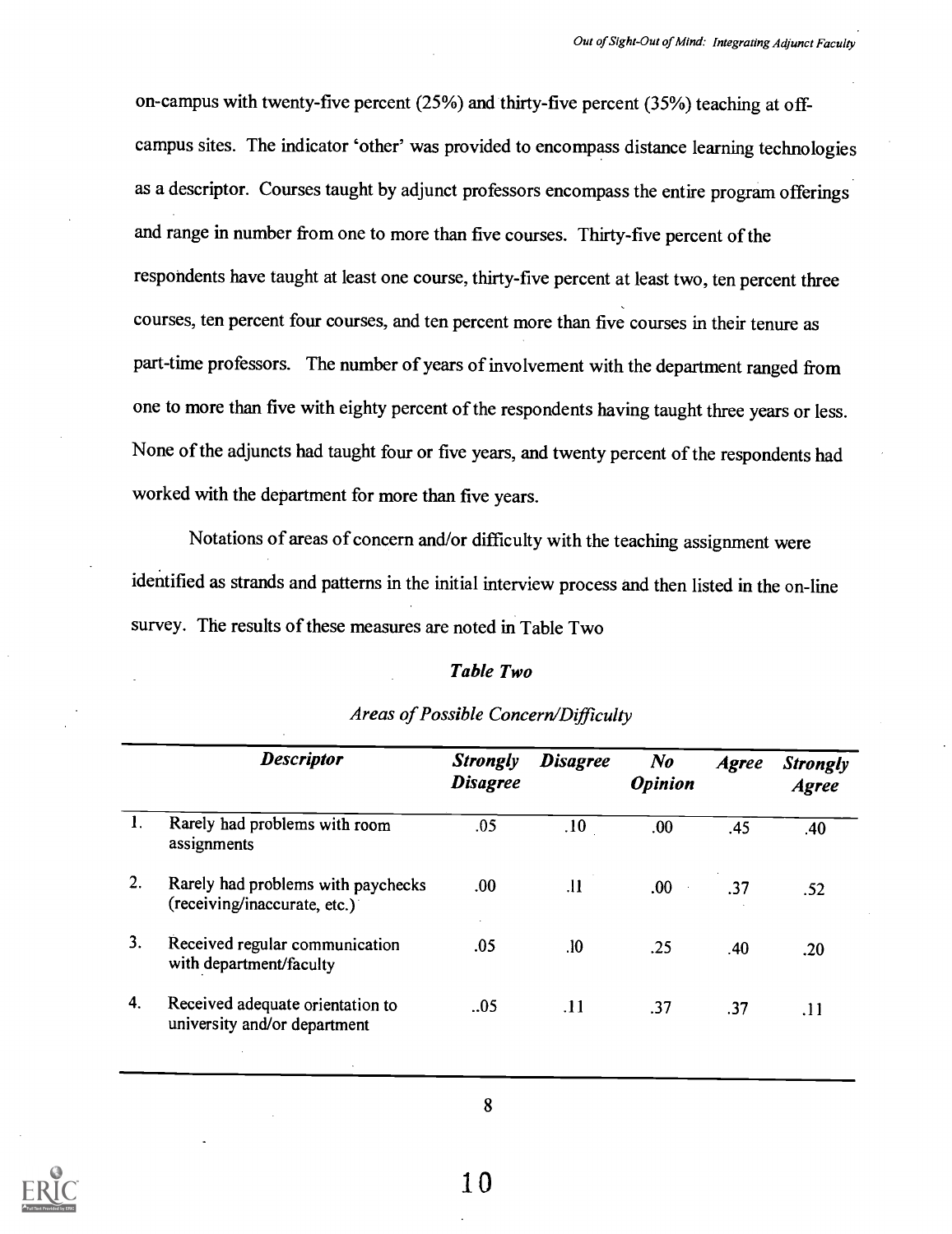| 5.  | Job-related expectations were clearly<br>defined                                               | .00  | .10              | .05        | .65 | .20  |
|-----|------------------------------------------------------------------------------------------------|------|------------------|------------|-----|------|
| 6.  | Received regular communication<br>(Mailbox, memos, e-mail, etc.)                               | .00. | .20              | .50        | .15 | .15  |
| 7.  | Rarely had problems with student<br>enrollment (rosters, grade<br>requirements/reporting, etc. | .00. | .00.             | .10        | .60 | .30  |
| 8.  | Received adequate/fair salary                                                                  | .10  | .35              | .20        | .35 | .00. |
| 9.  | Had sufficient time for preparation<br>after teaching assignment was made                      | .00. | .05              | .00.       | .70 | .25  |
| 10. | Problems with parking                                                                          | .20  | .10              | .05        | .35 | .30  |
| 11. | Minimal additional expenses related<br>to teaching assignment                                  | .00  | .15              | .05        | .65 | .15  |
| 12. | Rare problems with textbook<br>orders/supplies                                                 | .05  | .10<br>$\ddotsc$ | .15        | .45 | .25  |
| 13. | Felt adequately prepared with regard<br>to comprehensive exam preparation                      | .00. | .00.             | .00.       | .65 | .35  |
| 14. | Felt adequately prepared to train<br>students for portfolio preparation                        | .00  | .05              | $\cdot$ ll | .63 | .21  |
|     |                                                                                                |      |                  |            |     |      |

\*\* Percentages may not total 100.

## Conclusions and Implications

## Conclusions of Study

Based on analyses of the data, the majority of adjunct professors responding to this investigation indicated a strong intrinsic motivation to teach at the graduate level, the opportunity to 'help build future leaders'. Following in rank position numbers two and three are motivators further indicating the concern and value respondents placed on training future school administrators referencing passing on their 'personal knowledge gained from experience' and 'growing as a better leader themselves'. These results lead to the first

9

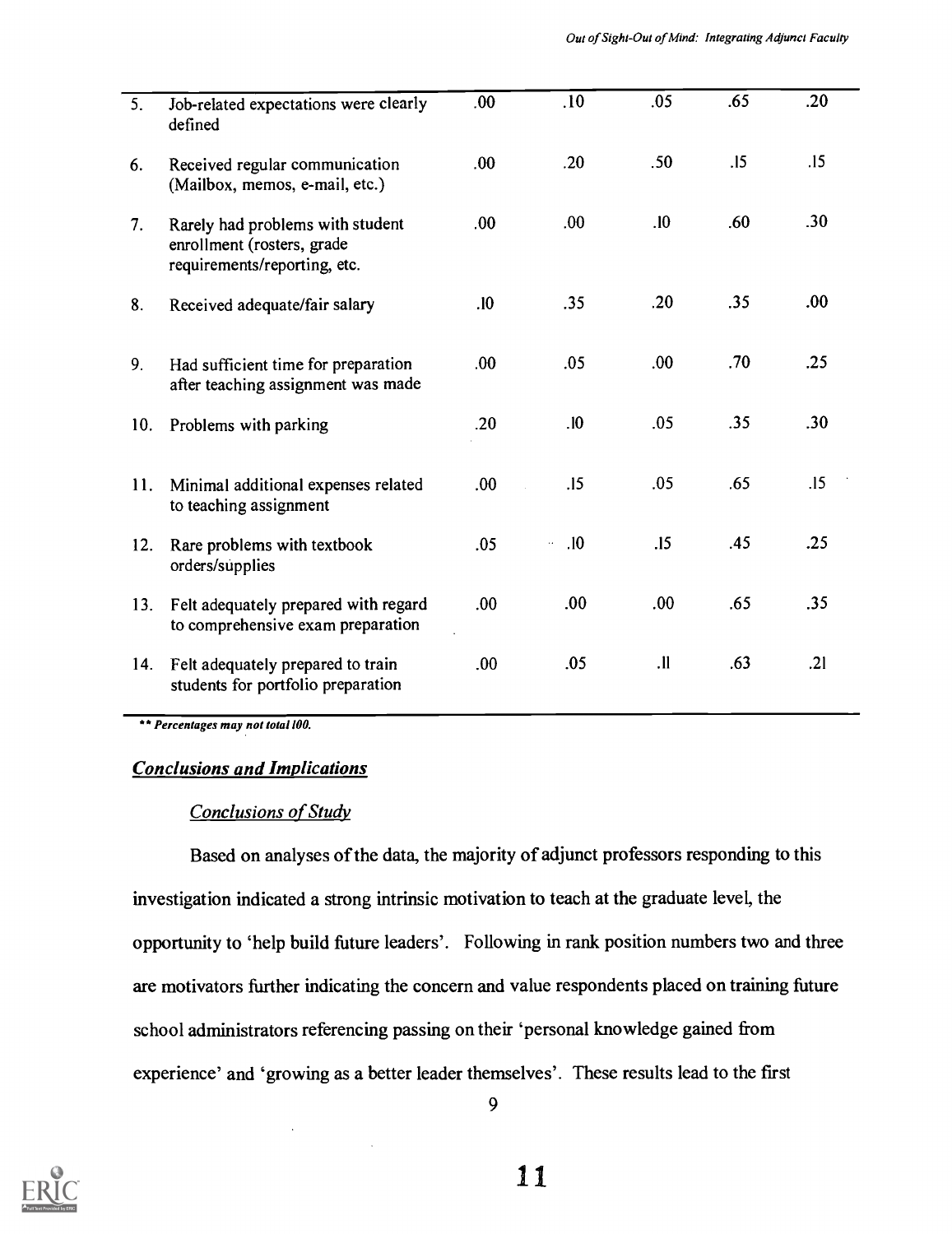conclusion. It would appear that practicing educators feel a strong vested interest in strong, practical training programs for building and district level leadership. Since this is the identical concern of university graduate programs, there would appear to be an immediate opportunity for effective interactions, partnerships, and collaboratives between practitioners and university personnel.

The second conclusion drawn from this research reflects the issues of communication between the department and the part-time professors. As noted in Table Two, descriptors three, four, and six indicated a mixed view of the comfort zone of the part-time professors. Each of these descriptors, both in the interview transcripts and the printed survey suggested a minimal communication bond between the full-time departmental faculty and the practitioner professors. While the percentages were not strongly slanted, the distribution leaves approximately half of the respondents feeling less than comfortable in these areas.

Conclusion number three is directly related to the issues noted previously regarding provision of information to students, consistency in programmatic structure, and demonstrated competencies in student performance. Departmental mandates of a graduate portfolio and comprehensive examinations may present unique challenges for practitioner-professors. While descriptor numbers thirteen and fourteen suggested that the practitioner-professors felt comfortable with their preparation of students' for departmental expectations, anecdotal evidences from the full-time faculty do not equate with this view. This possible discrepancy necessitates further review of the issue.

#### Implications for Further Investigation



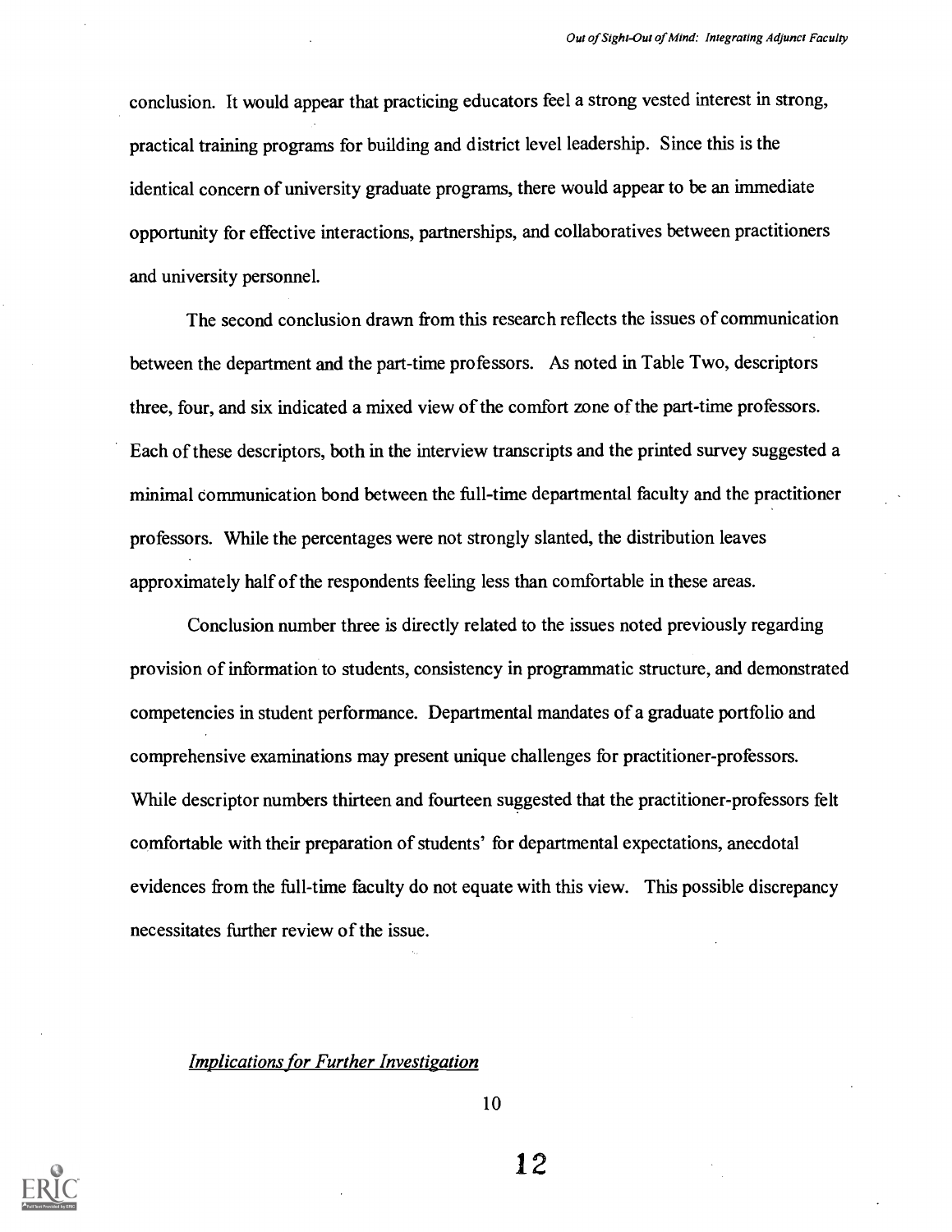The implications of this study break into two primary areas. First, collaboration between practitioners and professors strengthen the traditional educational administration program. The area in need of further study, therefore, would be to integrate the two elements effectively -- retaining assessment preparation practices while constantly revising the curriculum to address current practice. Second, while the practitioner-professors felt that they were prepared and effectively implementing curriculae, improved communication is vital. It will be the responsibility of the formal university program to increase and enhance the exchange of ideas and information.

Addressing these two areas will assist in the development of an Adjunct Faculty Integration model. Building upon the strengths of both pieces, the adjunct professorship and traditional professorship, will strengthen the total Educational Administration program thereby enhancing professional preparation for future school leaders.



11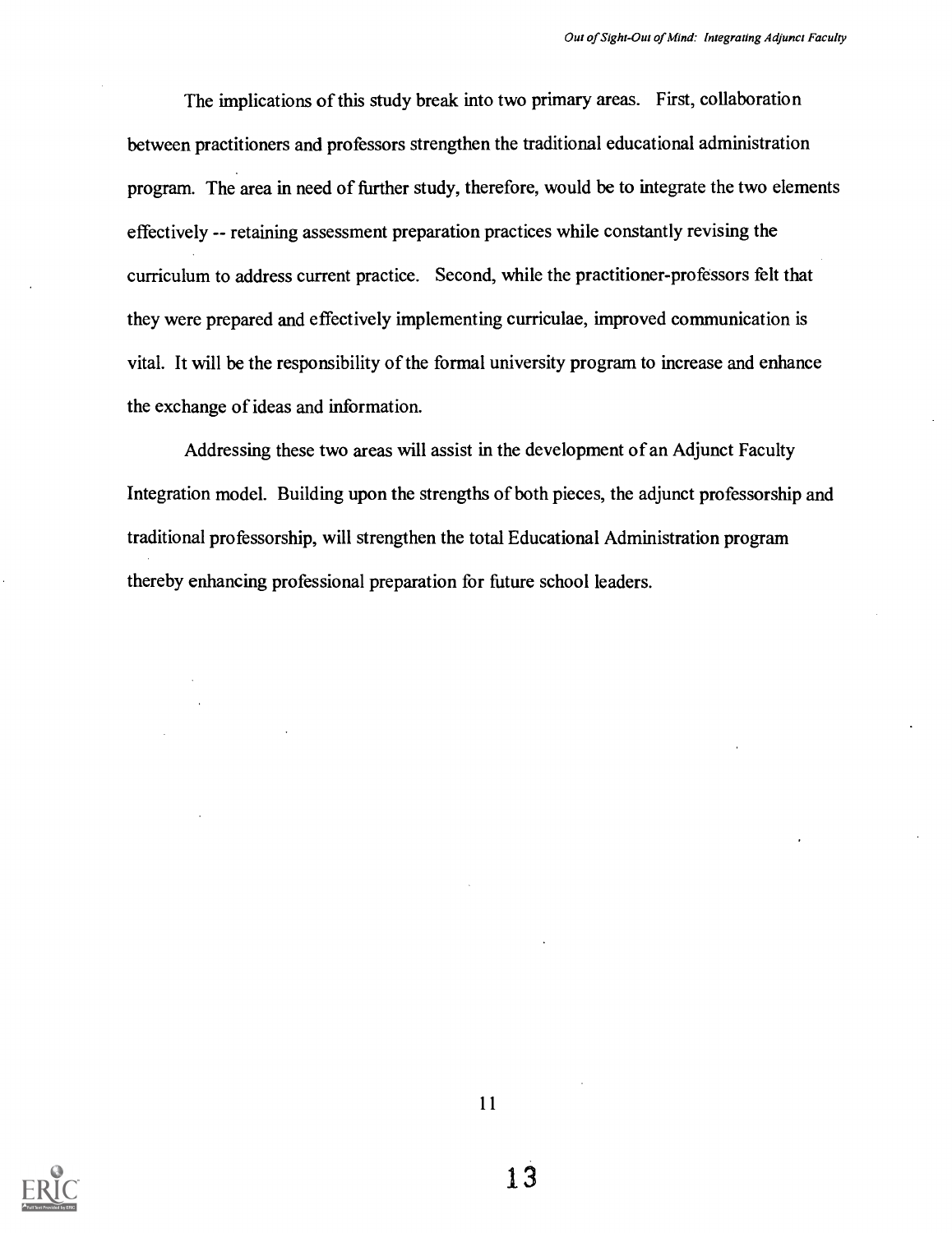#### References

Amiable, T.W. (1996). Adjunct faculty orientation and mentoring the department level.

Adjunct Info, 5, (1), 67-69.

Avakian, N.A. (1995). Conflicting Demands for Adjunct Faculty. Community College Journal, 65 (6), 34-36.

- Burgan, M., Weisbuch, R., & Lowry, S. (1999). A profession in difficult times: The future of faculty. Liberal Education, 85 (4), 6-15.
- Centra, J.A. (1983). Research Productivity and Teaching Effectiveness. Research in Higher Education, 18, (4), 379-89.
- Greive, D. (1990). (Ed.) A handbook for adjunct/part-time faculty and teachers of adults. Cleveland, OH: Hawthorne Publishing.
- Gapps, J. and Leslie, D. (1993). The invisible faculty: Improving the status of part-timers in higher education. San Francisco, CA: Jossey-Bass Publishing.
- Graber, J. (1996). Improving connections with new adjunct faculty. Adjunct Info, 5, (1), 85-87.
- Huffman, J. (1997). Adjuncts and their din of inequities: Transforming complaints into action and results. Available 11/7/1997: http/Erica.net/ericdb/ED417646.htm.
- Mayhew, L.B., Ford, P.J., & Hubbard, D.L. (1990). The quest for quality. San Francisco, CA: Jossey-Bass Publishing.
- Office of Educational Research and Improvement . (1986). "Approaches to staff development for part-time faculty." ERIC Digest, ED 270 180.
- Rhoades, G. (1995). Managed Professionals: Unionized Faculty and Restructuring Academic Labor. Albany, NY: State University of New York

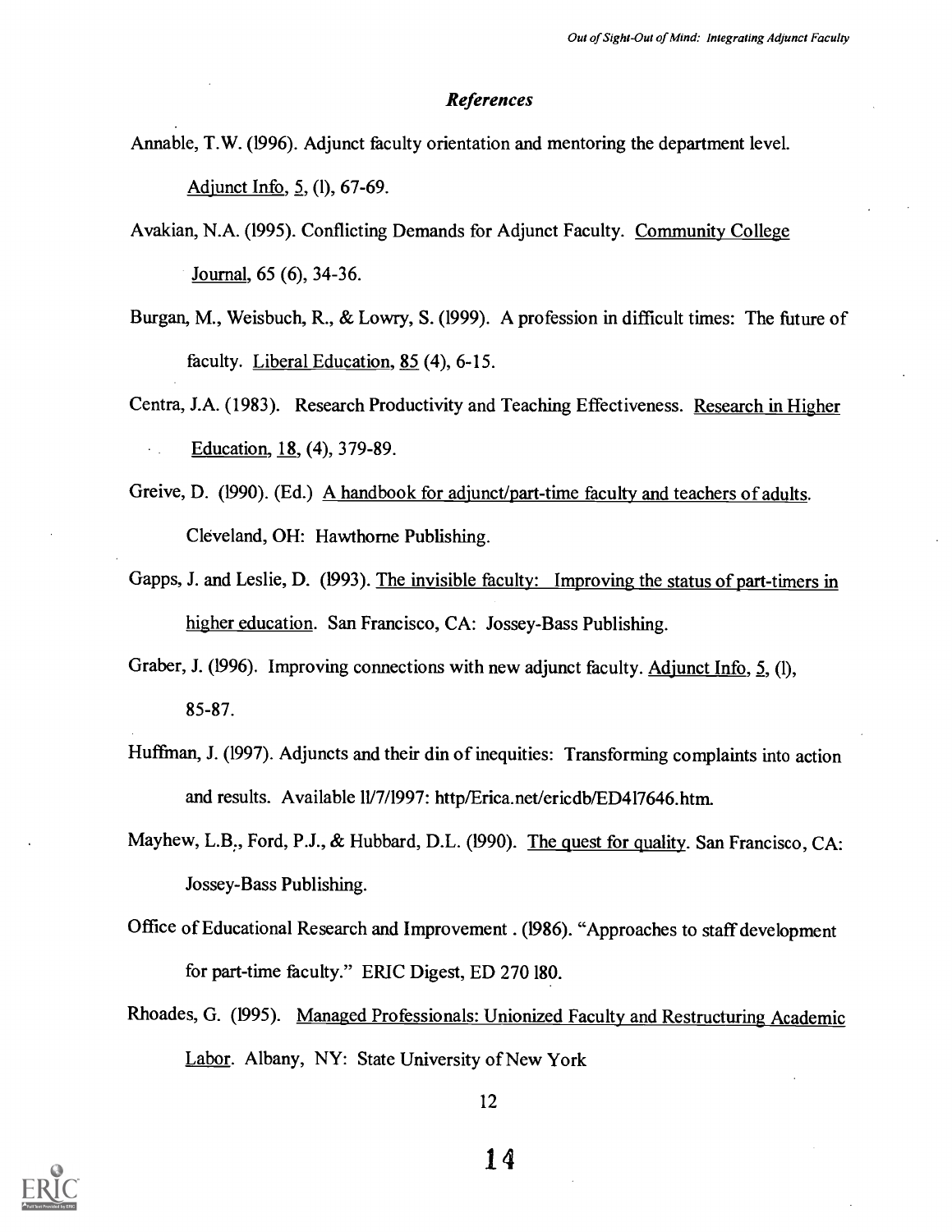Rhoades, G. (1996). Reorganizing the Faculty Workforce for Flexibility: Part-Time

Professional Labor. Journal of Higher Education, 67, (6), 626-59.



13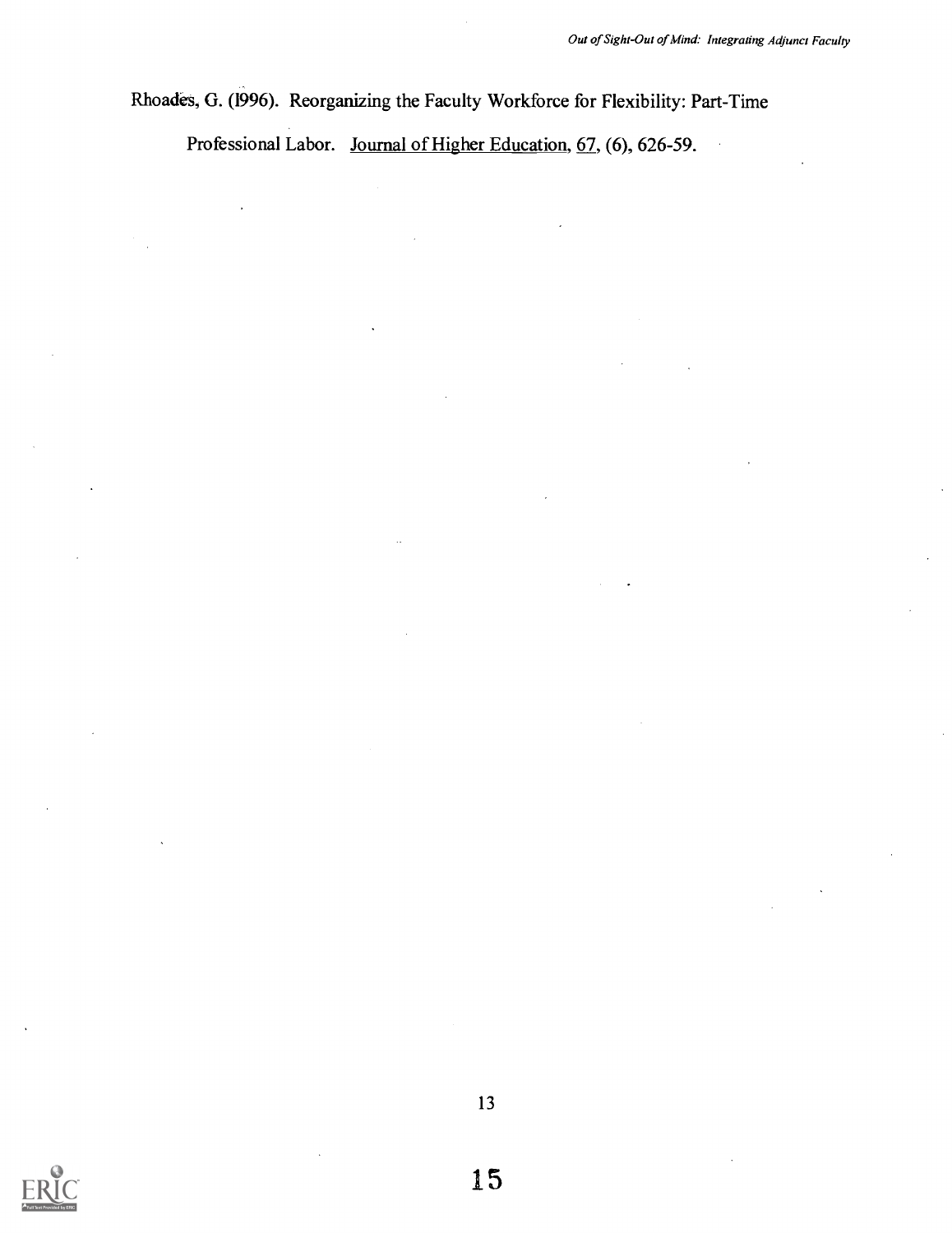

U.S. Department of Education Office of Educational Research and Improvement (OERI) National Library of Education (NLE) Educational Resources Information Center (ERIC)



# Reproduction Release

(Specific Document)

## I. DOCUMENT IDENTIFICATION:

|                                       | Title: Out of Sight - Out of Mind: The Importance of Integrating Adjunct |
|---------------------------------------|--------------------------------------------------------------------------|
|                                       | Author(s) Judy A. Johnson; Cynthia J. MacGregor; Robert Watson           |
| Corporate Source: SW MO State Univ. " | FlPublication Date: August 2001                                          |

## II. REPRODUCTION RELEASE:

In order to disseminate as widely as possible timely and significant materials of interest to the educational community, documents announced in the monthly abstract journal of the ERIC system, Resources in Education (RIE), are usually made available to users in microfiche, reproduced paper copy, and electronic media, and sold through the ERIC Document Reproduction Service (EDRS). Credit is given to the source of each document, and, if reproduction release is granted, one of the following notices is affixed to the document.

If permission is granted to reproduce and disseminate the identified document, please CHECK ONE of the following three options and sign in the indicated space following.

| The sample sticker shown below will be<br>affixed to all Level 1 documents                                                                                                               | The sample sticker shown below will be affixed to all<br>Level 2A documents                                                                                                                                                            | The sample sticker shown below will be affixed to all<br>Level 2B documents                                                                                                   |  |  |
|------------------------------------------------------------------------------------------------------------------------------------------------------------------------------------------|----------------------------------------------------------------------------------------------------------------------------------------------------------------------------------------------------------------------------------------|-------------------------------------------------------------------------------------------------------------------------------------------------------------------------------|--|--|
| PERMISSION TO REPRODUCE AND<br>DISSEMINATE THIS MATERIAL HAS<br>BEEN GRANTED BY<br>TO THE EDUCATIONAL RESOURCES<br><b>INFORMATION CENTER (ERIC)</b>                                      | PERMISSION TO REPRODUCE AND<br>DISSEMINATE THIS MATERIAL IN<br>MICROFICHE, AND IN ELECTRONIC MEDIA<br>FOR ERIC COLLECTION SUBSCRIBERS ONLY,<br>HAS BEEN GRANZED BY<br>TO THE EDUCATIONAL RESOURCES<br><b>INFORMATION CENTER (ERIC)</b> | PERMISSION TO REPRODUCE AND<br>DISSEMINATE THIS MATERIAL IN<br><b>MICROFICHE ONLY HAS BEEN GRANTED BY</b><br>TO THE EDUCATIONAL RESOURCES<br><b>INFORMATION CENTER (ERIC)</b> |  |  |
| Level 1                                                                                                                                                                                  | Level 2A                                                                                                                                                                                                                               | Level 2B                                                                                                                                                                      |  |  |
|                                                                                                                                                                                          |                                                                                                                                                                                                                                        |                                                                                                                                                                               |  |  |
| Check here for Level 1 release, permitting<br>reproduction and dissemination in microfiche<br>or other ERIC archival media (e.g. electronic)<br>and paper copy.                          | Check here for Level 2A release, permitting reproduction<br>and dissemination in microfiche and in electronic media<br>for ERIC archival collection subscribers only                                                                   | Check here for Level 2B release, permitting reproduction<br>and dissemination in microfiche only                                                                              |  |  |
| Documents will be processed as indicated provided reproduction quality permits.<br>If permission to reproduce is granted, but no box is checked, documents will be processed at Level 1. |                                                                                                                                                                                                                                        |                                                                                                                                                                               |  |  |